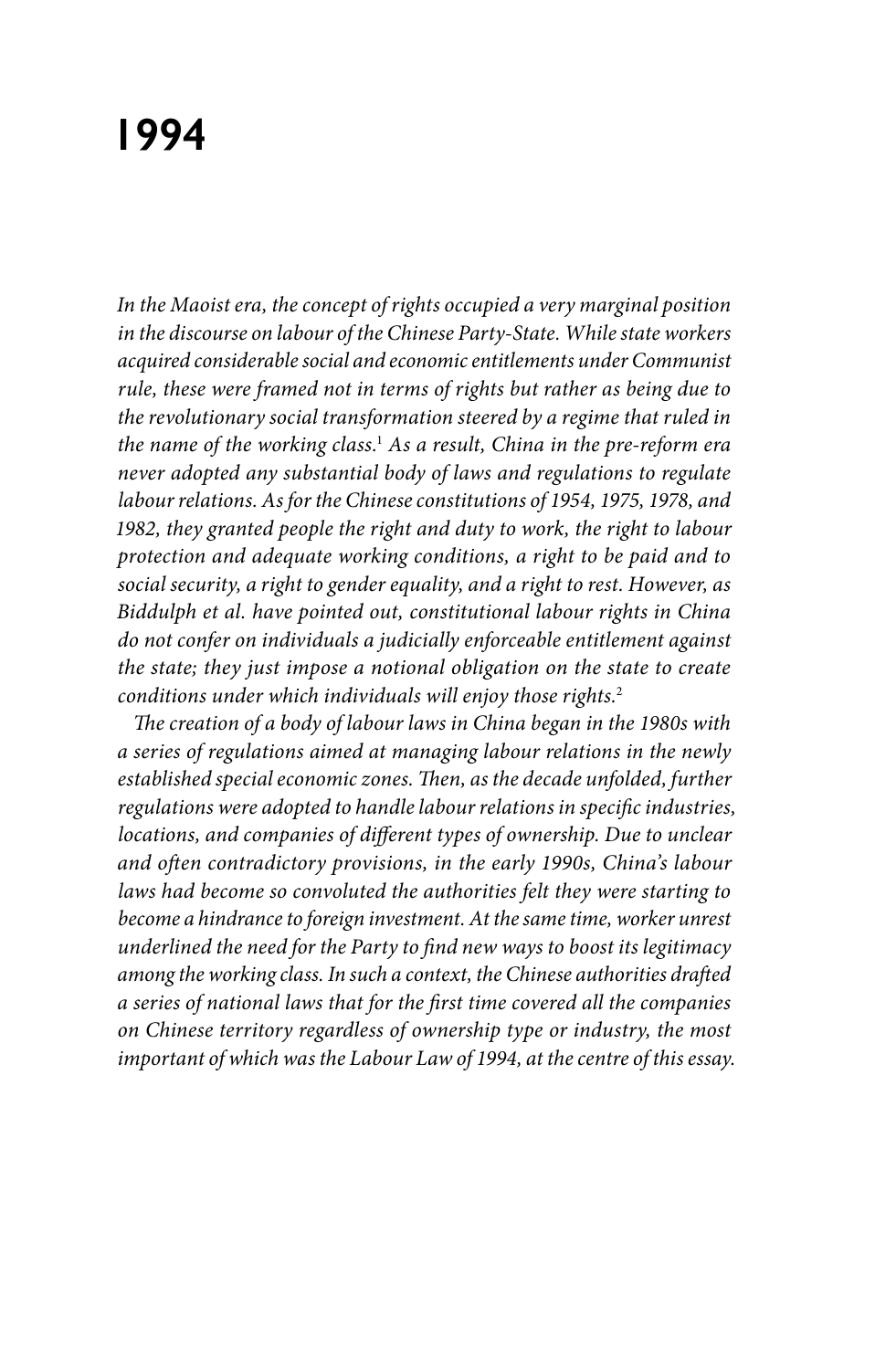## **One Law to Rule Them All: The First Labour Law of the People's Republic of China**

Sarah BIDDULPH3

fter thirty drafts and more than a decade of debate, in 1994, the Standing Committee of the National People's Congress finally passed the first Labour Law of the People's Republic of China (PPC) to take affect on 1 January Standing Committee of the National People's Congress finally (PRC), to take effect on 1 January 1995.4 This law is more than just an ordinary piece of legislation. Not only was it an important element in the ongoing process of dismantling the planned economy, establishing a labour market, and unifying the increasingly fragmented and inconsistent regulatory treatment of work across different sectors—state-owned, foreign-owned, township and village enterprises, and the emerging private sector—it was also part of the regulatory framework designed to smash the 'iron rice bowl' (铁饭碗) of guaranteed lifetime employment and benefits enjoyed by core workers in state-run firms in urban areas.<sup>5</sup> By 1994, economic reform had progressed to the point that legislation was needed to bridge the increasingly untenable and undesirable divisions between regulation of foreign and domestic work and economic activities more generally. But the final impetus to pass the law—as has often been the case with work-related laws—came from increasing labour unrest and a series of workplace disasters that occurred in 1993.<sup>6</sup>

The Labour Law sets out a framework that has provided the scaffolding for employment relations and subsequent work legislation. Although the law was amended in 2009, 2012, and again in 2018 to strengthen labour protections and address gaps in the existing regulatory regime, its fundamental elements remain unvaried to this day. This essay sets out the debates surrounding the process of drafting and the passage of the law and then discusses the basic framework established by the legislation.

#### History and Policy Context

The Labour Law attempted to consolidate an array of fragmented and inconsistent work laws that had been passed throughout the 1980s. It was not, however, cut from entirely new cloth but selectively incorporated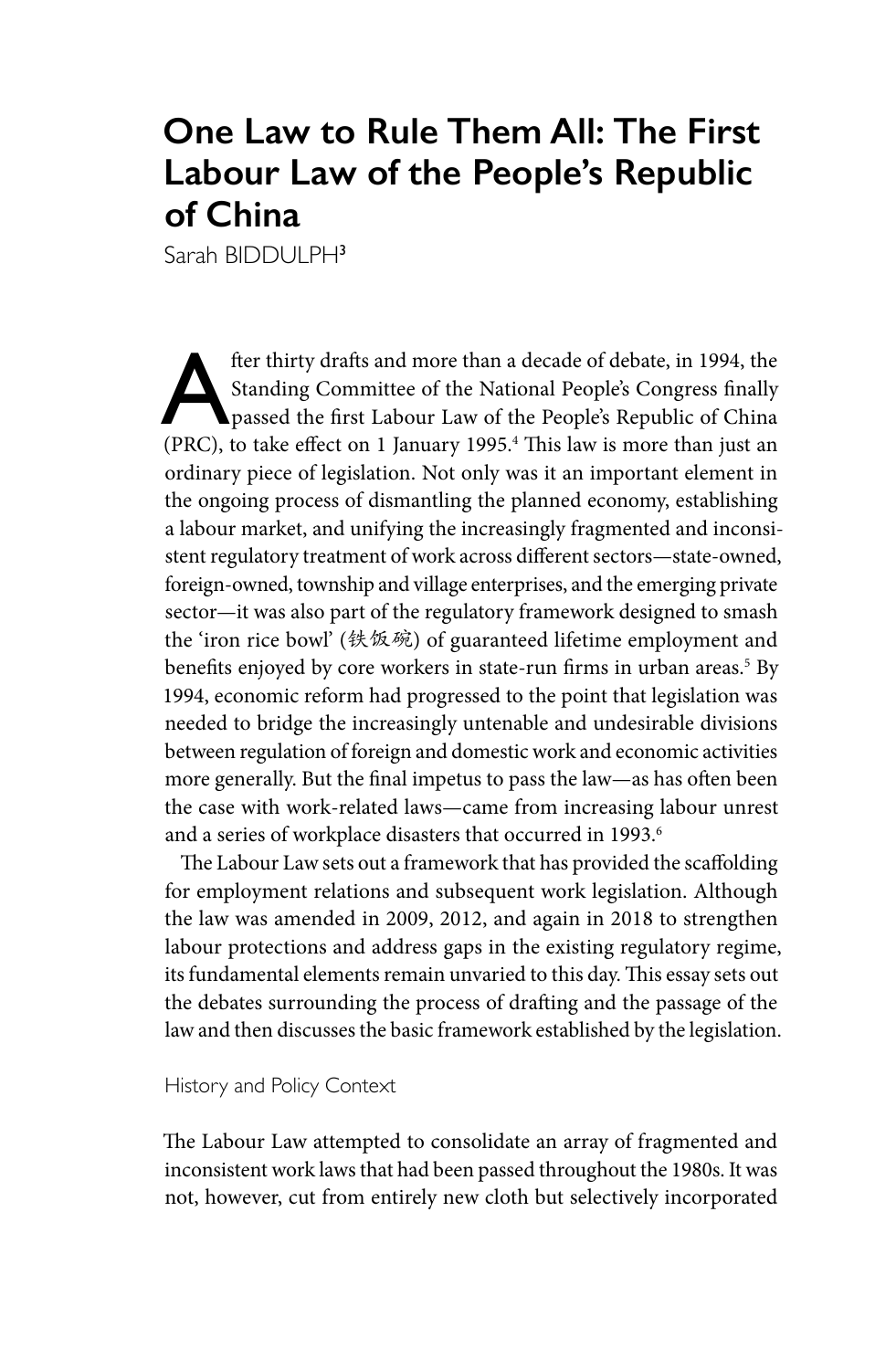regulatory choices made in Republican China in the 1929 Factory Law, which set basic labour standards for large industrial enterprises, and in the Maoist era before 1978.7 The influence of the latter is particularly evident in the structurally weak position of unions to represent and protect workers and in the privileges accorded to urban industrial workers.8 The Labour Law was not an organic development but the product of policy visions, heated debates, and decisions, which in the end privileged enterprise autonomy and established individual contracts as cornerstones of economic reform. On the losing side were advocates of strengthening the role of workers, industrial democracy, and collective decision-making through staff and workers' representative congresses (职工代表大会). Instead of collective participation in enterprise management, the Labour Law entrenched enterprise autonomy by empowering the firm manager under the enterprise responsibility system to manage labour relations through individual labour contracts.9 Institutionally cemented in this law was the definition of economic reform, developed at the Fourteenth Congress of the Chinese Communist Party (CCP) in October 1992, as the construction of a 'socialist market economy' (社会主义市场经济).

By 1994, work-related laws had become complex, fragmented, and inconsistent. One of the ambitions of the Open Door Policy was to encourage foreign investment, and it was recognised that capitalist-friendly laws were needed to entice foreign enterprises into China. A bifurcated legal system emerged throughout the 1980s that regulated domestic and foreign-related economic activity differently. The distinction between the Economic Contract Law, which governed administrative contracts appropriate for use in the domestic planned economy, and the Foreign Economic Contract Law, aimed at regulating foreign-related contracts, was one example. Another was the division between economic law and civil law, with economic law covering the domain of economic activity in the vertically oriented planned economy and civil law carving out a narrower sphere of horizontal autonomous legal relations among and between citizens and entities, represented by the comparatively narrow scope of the 1986 General Principles of the Civil Law.

Legal regulation of work was divided between foreign-related and domestic sectors as well. Authorisation to pass the earliest foreign-related economic and labour regulations in advance of the rest of the country was given to the special economic zones (SEZs) established in Guangdong Province. Local regulations were passed in Shenzhen beginning in 1980 authorising the establishment of foreign-invested enterprises and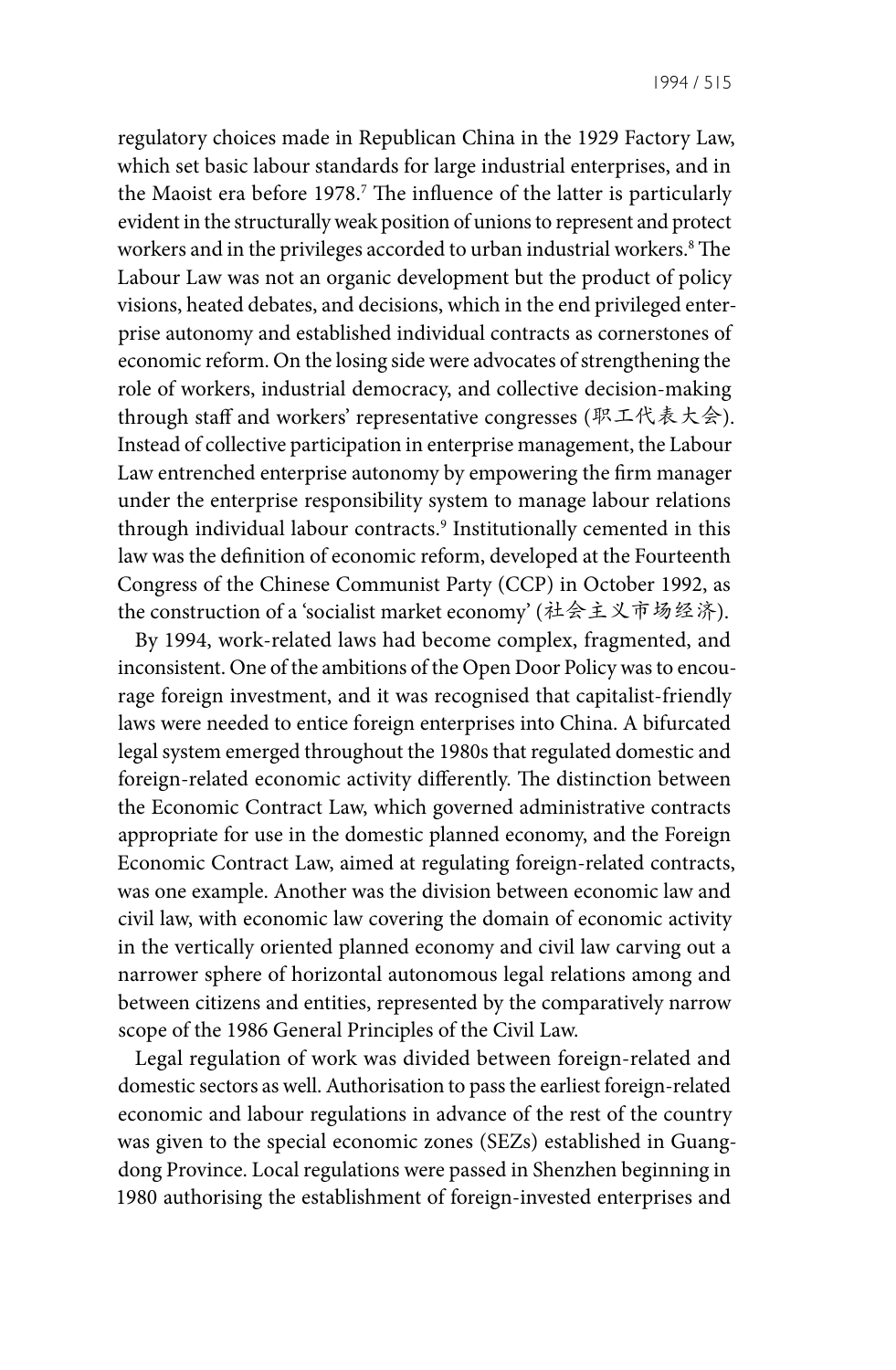allowing management in those companies greater autonomy to employ workers on a contract basis, which would make workers easier to manage and dismiss.10

Starting with some pilot sites in 1983, in 1986, the labour contract system was extended nationwide with the passage by the State Council of four regulations.11 The Provisional Regulations on the Implementation of the Employment Contract System in State-Run Enterprises (Article 2) made the contract system applicable to all new hires in the state sector. Before then, most urban workers in the state sector were subject to administrative management, being allocated to a workplace they were not free to leave, but which was also responsible for the provision of social benefits such as education, housing, medical care, and a retirement pension. These 1986 regulations marked a decisive shift away from administrative allocation and management of work to a labour market and system of contracting. Between 1987 and 1989, further labour regulations covering domestic private enterprises were passed, with rules for township and village enterprises following in 1990.<sup>12</sup> The Labour Law constituted the first major step to unifying the existing fragmented and divergent set of regulations.<sup>13</sup>

In addition to the distinction between foreign-related and domestic enterprises discussed above, at the beginning of the economic reform period, a second important divide existed between urban and rural sectors and workers. Adoption of Soviet-style, industrial-led models of development in the pre-reform period privileged an elite urban industrial workforce. Under this development model, substantial economic transfers were made from rural to urban production, and the provision of state benefits was confined to small numbers of urban workers. Rural people were excluded from seeking work in urban areas by the household registration system ( $\dot{P}$   $\alpha$ ; *hukou*) and the coercive detention and repatriation measures that underpinned its effectiveness (see Hayward's and Froissart's essays in the present volume). While the *hukou* system has subsequently been reformed to an extent to permit some rural-to-urban movement, to this day, these rural migrants continue to suffer unequal protection at law, which has in turn contributed to enduring problems of inequality. The passage of the Labour Law did nothing to alleviate the discriminatory treatment of rural migrant workers or to alter the privileging of a small urban elite in terms of work law and conditions.

The Labour Law was intended to provide an overarching structure to regulate employment relations, but at the same time it did not represent a radical break from pre-reform labour regulation. It continued to reflect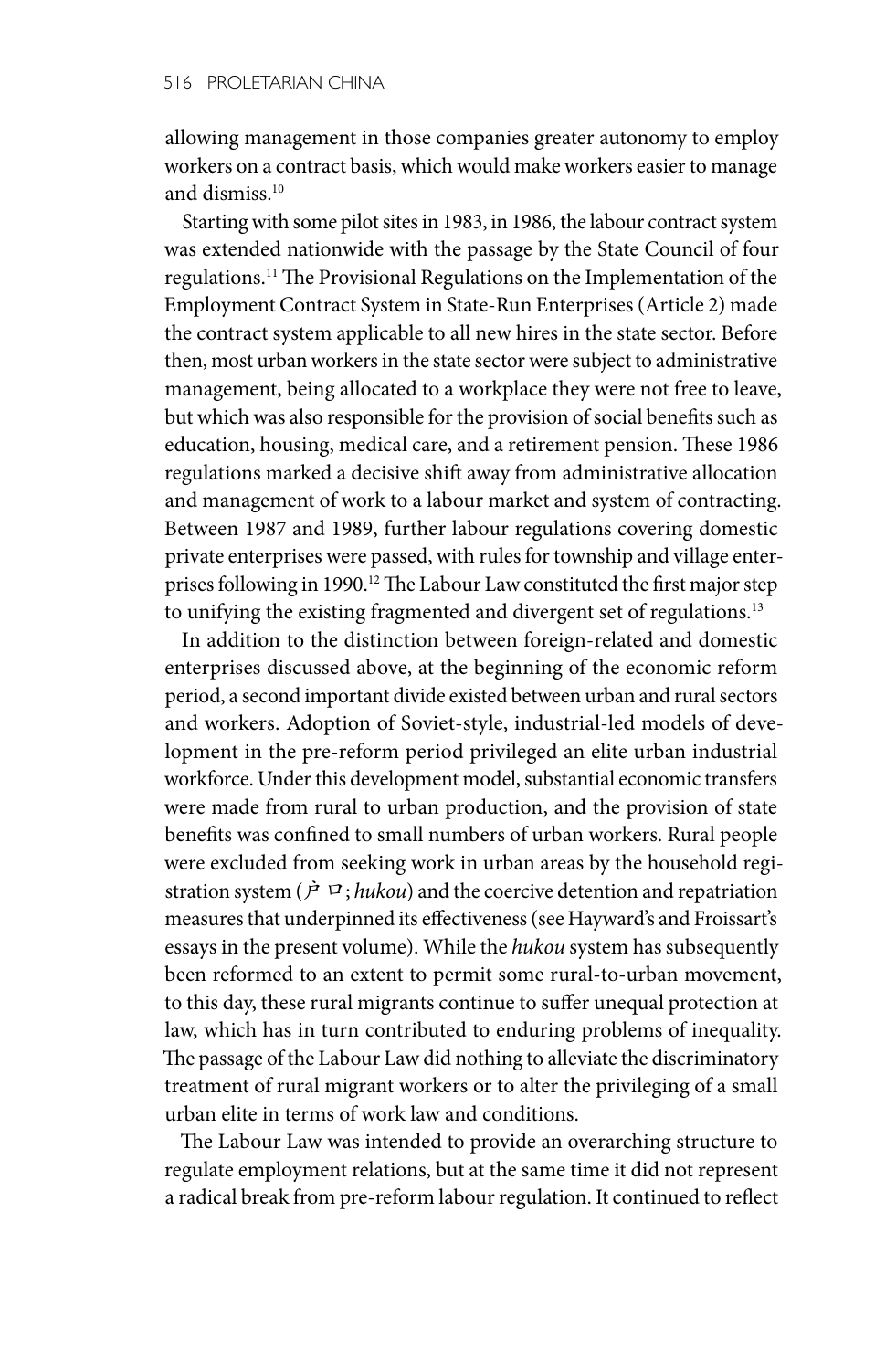the existing distinctions, inequalities of opportunity, and differential protections that had previously been afforded to different categories of workers.

#### What the Labour Law Provided

The Labour Law sets out the basic legal framework for employment relations in the PRC. Its objectives were officially 'to protect [the] rights and interests of working people in the socialist market economy', and to use contracts as a way of improving flexibility in enterprise management and productivity.14 It also unified labour standards across different forms of enterprise and industry and, as Cooney and others have noted, 'sought to give effect to those ILO [International Labour Organisation] Conventions that were compatible with [the] Chinese political system'.15

In this basic scheme, the individual labour contract is placed at the centre of regulation, supplemented by collective contracts. The law regulates labour rights in the realms of wages, working conditions, work health and safety, vocational training, and social insurance. Finally, it specifies how dispute-resolution mechanisms and enforcement by the labour bureaus and trade unions are supposed to work. However, since the Labour Law regulates basic labour standards in broad terms, the detailed interpretation required to implement it has relied heavily on subordinate rules and regulations issued by central agencies such as the Ministry of Labour—now the Ministry of Human Resources and Social Security—and local authorities. This form of regulation allows the law to set clear standards—for example, in terms of working hours and overtime—but also to create flexibility to enable these provisions to be both supplemented as needed and circumvented.<sup>16</sup>

#### Individual Labour Contracts

Even though there are precedents from the pre-1949 Republican era for the use of contracts as the primary legal form to regulate labour relations, in the early reform era, there were strong ideological and practical objections to this practice. The centrality of the individual labour contract in the law effectively individualised labour relations at the expense of any form of collective organised worker voice.17 This policy decision was by no means uncontroversial and was debated extensively in the drafting process.

These objections reflected some of the key debates at that time about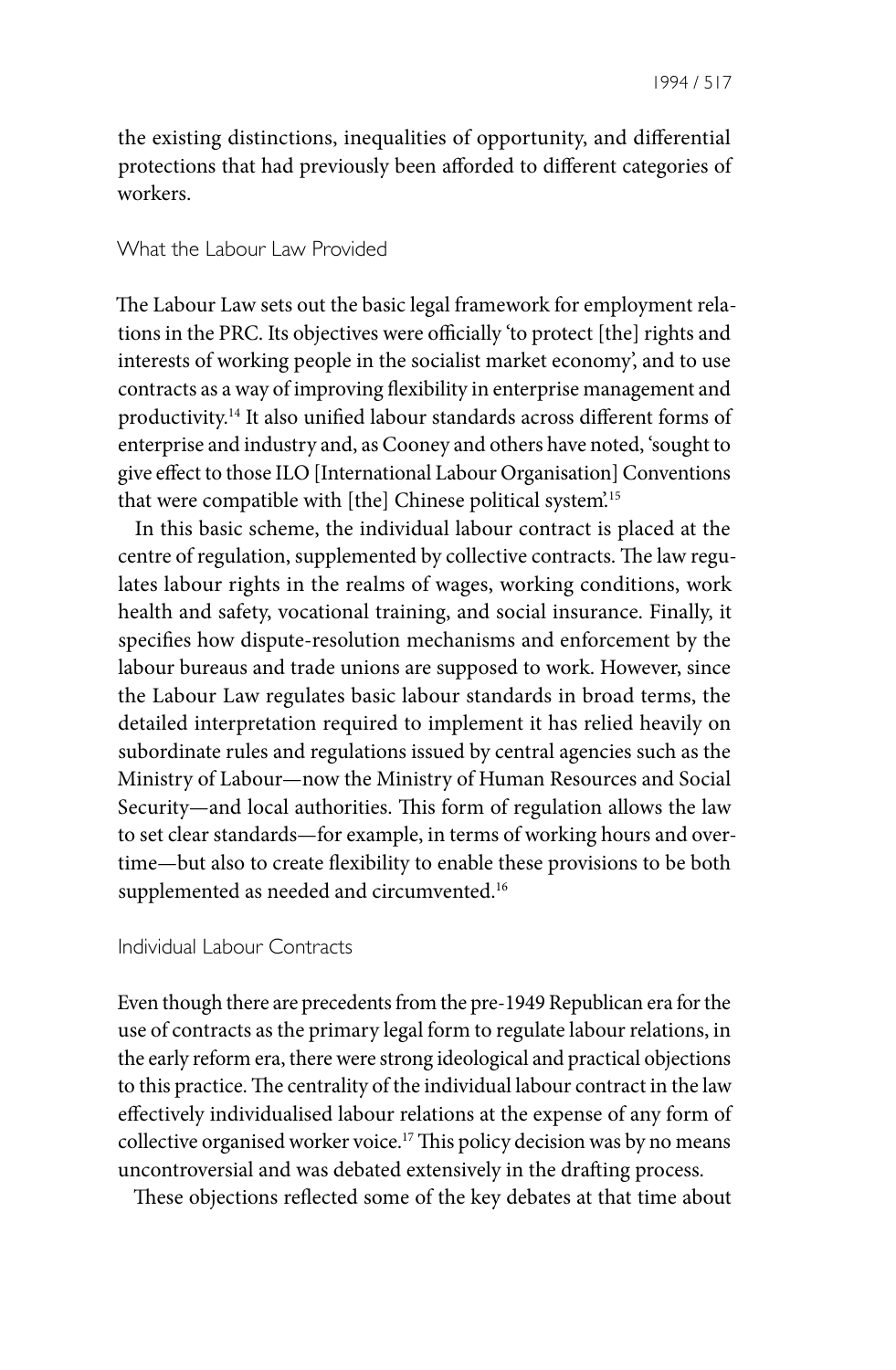how economic reforms were to be carried out and their relationship to socialist ideology. The first objection to using the individual contract form was that contracts were by nature exploitative, as they commodified labour and alienated workers from the value of their labour. The virtue of socialism was precisely that it created secure lifetime employment. Those arguing for universal adoption of an individual contract system of employment had to spend considerable energy to rebut these objections, grounded as they were in the socialist discourse that Chinese workers were 'masters of the enterprise'.<sup>18</sup>

This ideological problem also fed into practical problems. As a framework law, the Labour Law failed to regulate some key aspects of contracting, such as formation, effect, and variation of contracts.19 One consequence was that labour contracts were characterised as being distinct from ordinary civil contracting processes. Even the unified Contract Law of 1999 excluded labour contracts from its scope, to the detriment of workers who were unable to take advantage of that law's protective provisions, such as those prohibiting undue influence, misrepresentation, and oppressive conduct.

Another problem was the false presumption of formal equality between contracting parties, insisting that labour contracts were based on the principles of 'equality, voluntariness, and agreement through consultation' enshrined at Article 17 of the Labour Law. There was strong evidence, even by 1986, to show that, apart from skilled male workers, who had strong bargaining power, many workers employed under contract were much worse off, facing inferior working conditions, wage arrears, and work insecurity. In the early 2000s, the duration of the labour contract decreased from the average of between three and five years in the mid-1990s to predominately one-year fixed-term contracts.20 Contract workers were often treated as badly as temporary workers had been: disdained, discriminated against, and subjected to arbitrary dismissal and punitive disciplinary regimes.21 The Labour Law embraced the individual labour contract as the cornerstone of the labour relationship in spite of widespread awareness of the fact that the individual contract form, without effective protective mechanisms, would entrench injustices and insecurities produced by power imbalances in the emerging labour market.

#### Rights and Interests

To mitigate the consequences of the presumption of formal equality in stipulating individual labour contracts, the Labour Law specifies a number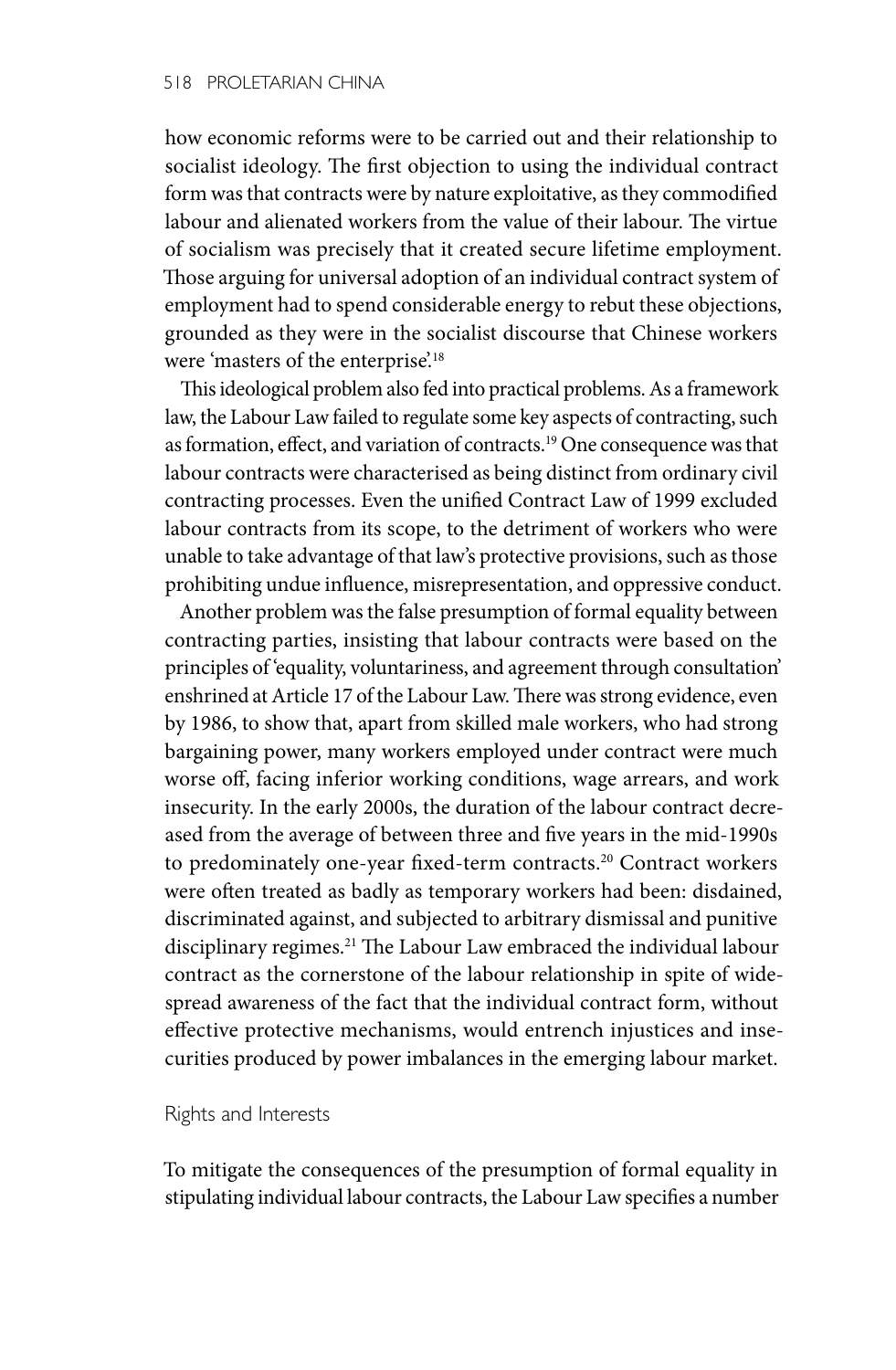of labour rights that contracts may not derogate. These rights give specific legal form to general—and otherwise unenforceable—constitutional protections for labour. They include: the right to be paid the minimum wage; wage protections, such as the right to be paid periodically without unauthorised deductions, equal pay for equal work, and paid holidays; default rules on working hours, providing for an eight-hour day and fortyfour-hour week; the right to rest and be paid overtime; leave, including annual holidays and parental leave; and gender-specific protections for women.22

In addition to individual labour contracts, collective contracts were designed to supplement labour contracts and specify baseline conditions. However, collective contracts are only subject to sketchy regulation in three articles of the Labour Law.23 They provided that collective contracts should be concluded by the trade union acting on behalf of the staff and workers of the enterprise and the enterprise management and then reported to the local labour department. A collective contract can cover remuneration, working hours, rest, health and safety insurance, and welfare and, once stipulated, is binding for all staff and workers. While collective contracts were designed to provide a baseline of conditions below which individual contracts could not go, they were unequal to this task. First, collective contracts were initially conceived as operating only at the enterprise level as they were never intended to be a device to strengthen collective labour power. Second, the enterprise union that entered into these contracts, ostensibly on behalf of workers, lacked autonomy from the enterprise (often with management representation in the union) and was obliged to implement Party policies, including those that undermined workers' interests and emphasised increased productivity.<sup>24</sup>

In practice, the collective contract is the only mechanism in the Labour Law for the negotiation of interest claims about wages and working conditions. The rights set out in the concluded collective contract are enforceable through the same channels as the individual labour contract. Since the early 2000s, trade unions have sought to expand the use of collective contracts as a way to 'coordinate' and 'stabilise' the relationship between labour and capital.25 However, for many years, collective contracts were effectively a dead letter. Before renewed policy attention to expand collective contracting at the turn of the millennium, the proportion of enterprises covered by these agreements was small. Even where an enterprise had entered into a collective contract, the benefit to workers was limited. Collective contracts were notoriously concluded in a top-down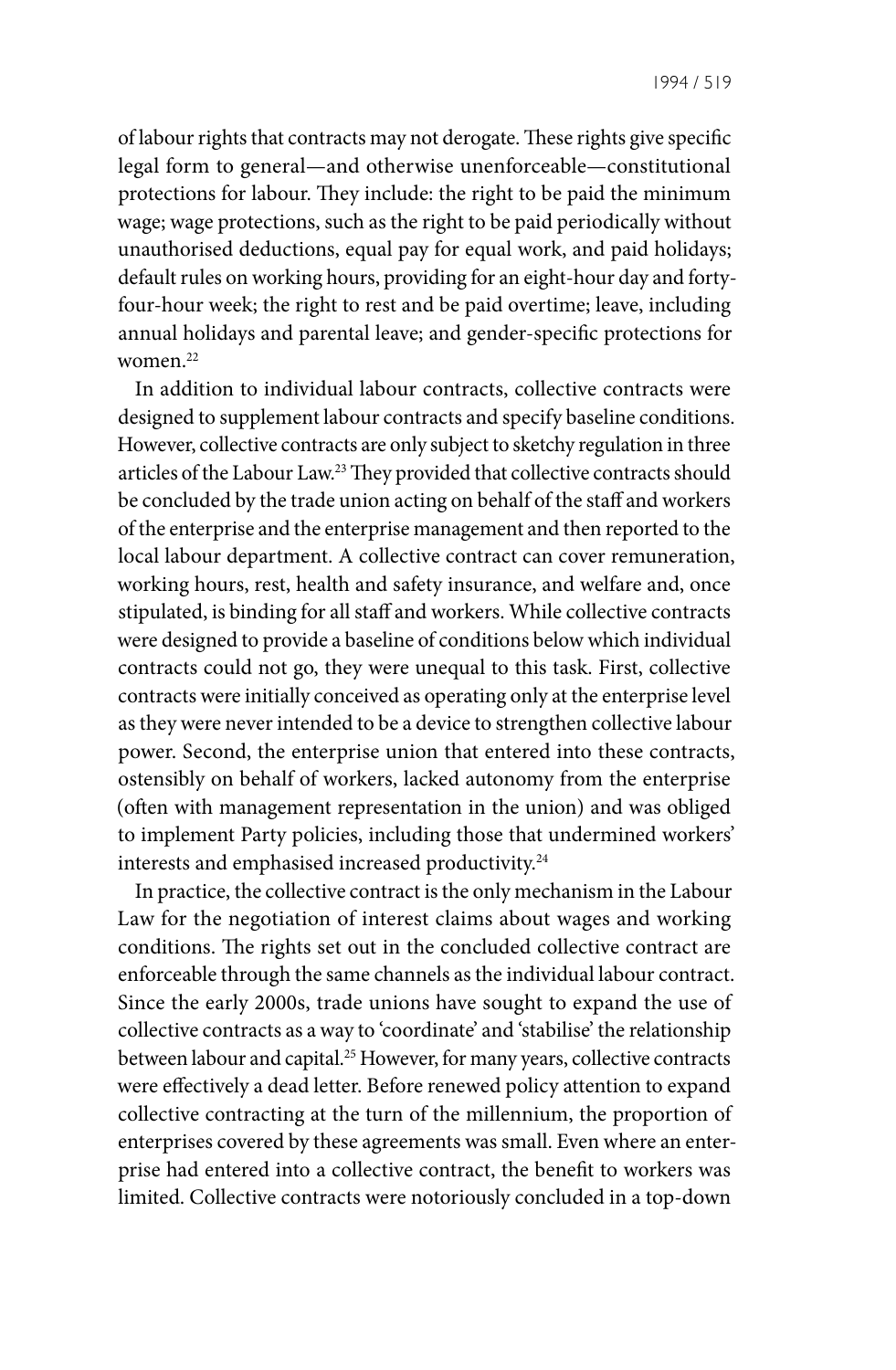manner without substantial input from workers—a formalistic exercise in fulfilling quotas set by higher-level unions that did not go beyond restating minimum legal standards.26 To this day, despite intense policy pressure to expand the proportion of enterprises concluding collective contracts, these documents remain marred by formalism. To overcome the problem, in the 2000s, some local administrations tentatively introduced industry-level agreements, but these experiments have not expanded into a more efficient and widespread form of collective bargaining. In fact, until the problem of the structural weakness of trade unions is addressed, the prospects for the transformation of collective contracts into a tool of industrial democracy remain poor.<sup>27</sup>

#### Hierarchies of Protection

The hierarchy of protection directs our attention to two related questions: *who* is included in the scope of the Labour Law and who is excluded; and *how* are different categories of workers that fall within the scope of the law regulated?<sup>28</sup>

The first question relates to the scope of the Labour Law, which is defined in Article 2. For the law to apply, the following conditions must be met: there must be a 'labour relationship' (劳动关系) between a person who 'engages in labour' (劳动者) and an 'employing unit' (用人单位) (comprising enterprises and individually owned economic enterprises). Article 16 further requires that, where there is a labour relationship, there must be a (written) labour contract.

As Cooney et al. have pointed out, this is as important for its definition of who is excluded as it is for whom it includes within the Labour Law regime.29 Enactment of the legal concept of 'labour relationship' has effectively excluded large swathes of the Chinese workforce, leaving aside migrant workers, rural labourers, members of the armed forces, government officials, domestic workers, students on training programs, independent contractors, and retirees. Those work relationships that are excluded from the scope of the Labour Law are treated as a civil law commercial relationship and so fall outside the protective scheme established under the law. People employed by an individual or an illegally registered firm—a category that includes a significant number of people employed, for instance, in the construction industry—also fall outside the scope of the law as the employer must be an enterprise.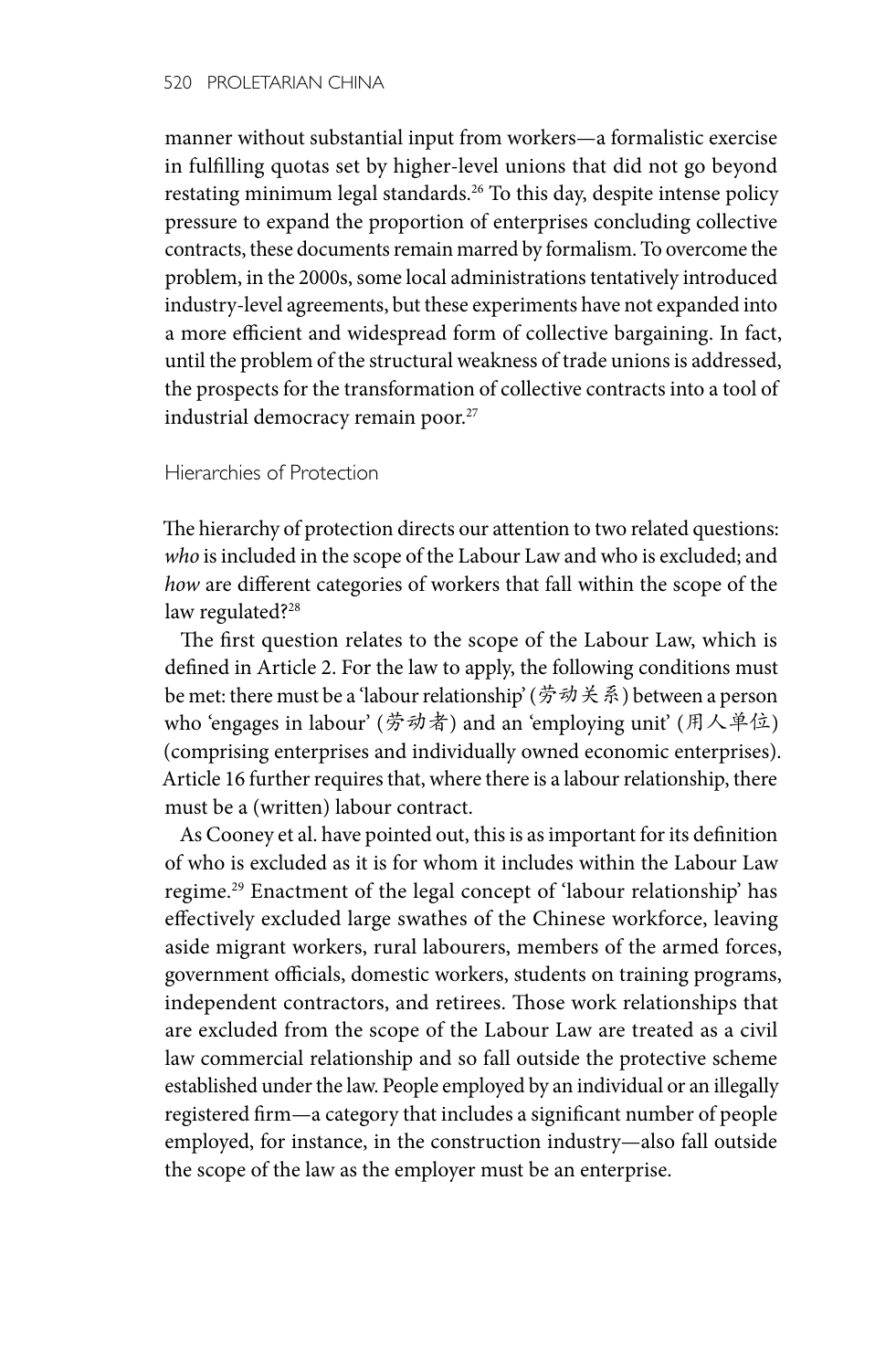A labour relationship is created by way of a labour contract—as opposed to a labour contract documenting an existing labour relationship—and, while the law does not explicitly negate a labour relationship without a labour contract, a worker without a written labour contract faces difficulties in proving that a labour relationship has been established.<sup>30</sup> In the 1990s and 2000s in sectors such as labour-intensive manufacturing, construction, and services, a large proportion of people were employed without written labour contracts, which created sometimes insurmountable barriers to their ability to access systems provided in the Labour Law for wage protection, working conditions, specialised labour dispute resolution, social security, and safety net provisions in cases where wages were not paid or workplace injury had occurred.<sup>31</sup>

Another weakness of the law was that it very quickly became outdated due to the proliferation of dispatch labour and other types of informal and non-standard or precarious working arrangements. For example, the law did not contemplate the need to distinguish between real and false independent contractors, and so left workers vulnerable to employer avoidance devices like false contracting.

Regarding the regulation of different categories of workers that fall within the scope of the law, the regulatory regime of the Labour Law imagines a standard or typical worker employed full-time in a fixed workplace such as a state-owned enterprise or a foreign-invested enterprise. In light of this, the Labour Law thus pays little attention to, and protects poorly, the rights of people in short-term, part-time, casual, or project-based work, or who are employed under arrangements such as labour dispatch, where labour is supplied to an end user by a third-party organisation. For these reasons, labour dispatch arrangements became a very common way for the end user of labour to avoid application of the Labour Law. The system was not subject to detailed regulation until 2007, with the passage of the Labour Contract Law.32

#### Enforcement and Dispute Resolution

Like many laws, the Labour Law enacts state-led enforcement supplemented by private dispute resolution, primarily for disputes related to legal rights. Law enforcement comprises three components: private enforcement through dispute-resolution processes, enforcement by state administrative agencies, and enforcement by the unions.<sup>33</sup> Enforcement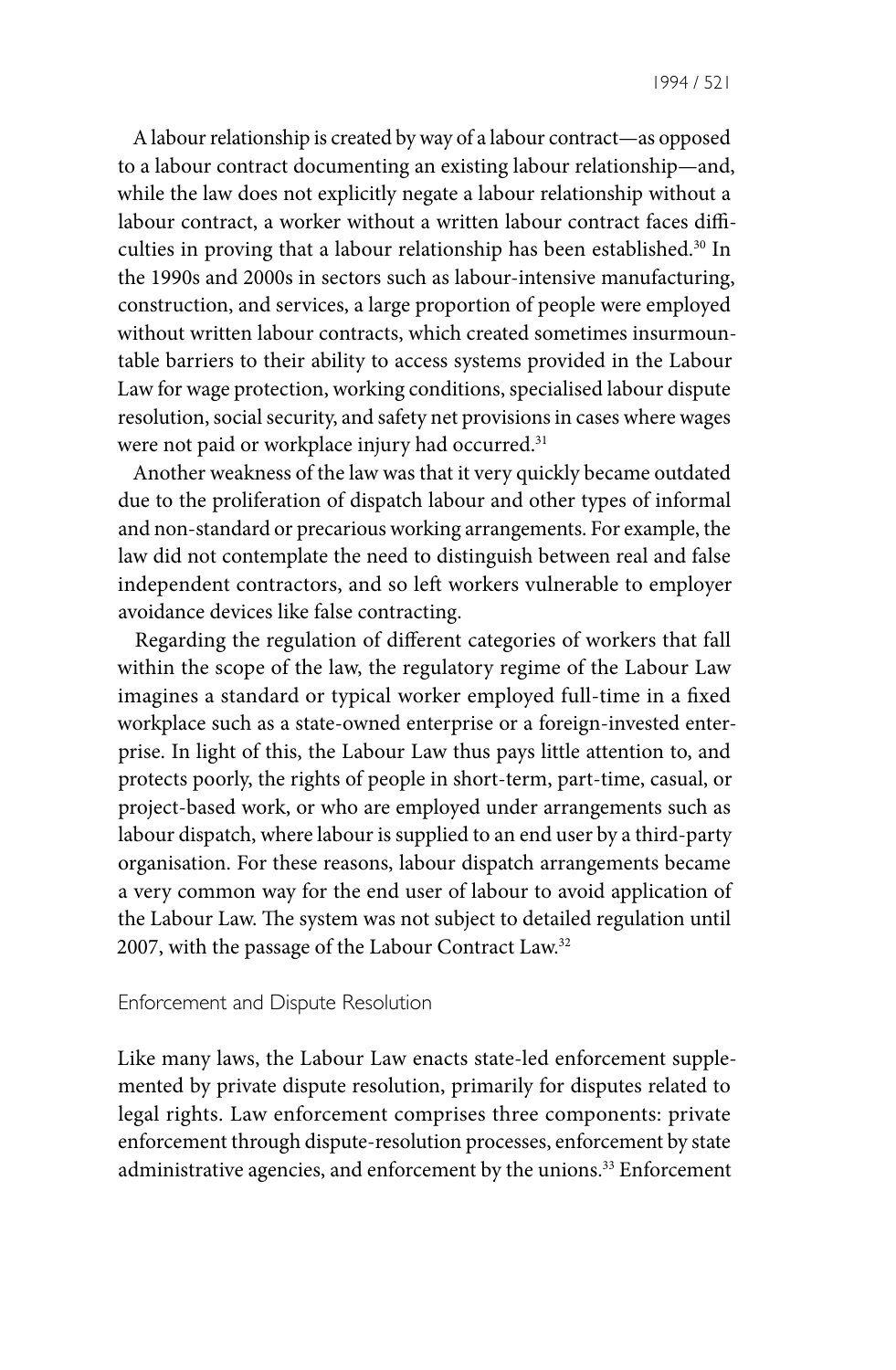of the law has generally been weak, both because of structural power imbalances between workers and employers and because these enforcement mechanisms have not been effective. Poor law enforcement has gone hand in hand with poor compliance.

The Labour Law adopts the three-stage dispute-resolution system comprising mediation, labour arbitration, and litigation that was first established in the 1980s in foreign-invested and state-owned enterprises. Under this system, disputes are first to be mediated within the enterprise by a committee comprising representatives of the workers' congress, the enterprise union, and enterprise management. This form of mediation makes sense only where the enterprise has a union and a workers' congress, which were, at the time, primarily located in state enterprises. Labour arbitration is conducted by labour dispute arbitration committees—a tripartite committee comprising representatives of the local labour administration bureau, the district trade union, and enterprise management. As the process has in fact been dominated by local labour departments, this form of dispute resolution has been affected by conflicting policy incentives, corruption, and questions about competence.<sup>34</sup> Finally, an appeal can be made to a court if one is dissatisfied with the arbitration decision.<sup>35</sup>

Ultimately, this form of dispute resolution proved to be a time-consuming and costly process, which workers—especially if they had been dismissed from their employment—were less able to sustain than enterprises. Apart from time and cost, another limitation is that the labour dispute system is directed exclusively to breaches of labour rights, but not interest-based claims over wages and conditions. However, despite the cost and difficulty of pursuing claims, the number of claims heard by labour arbitration committees and courts continued to increase as labour dispute resolution was diverted away from mediation within the enterprise.<sup>36</sup> After some of the barriers and costs to accessing arbitration and litigation were reduced with the passage of the Labour Disputes Mediation and Arbitration Law in 2007, there was a further surge in the number of disputes filed, revealing large pent-up demand.<sup>37</sup>

But, in an economy now dominated by precarious work, the gig economy, and labour dispatch practices, an assertion of rights by a worker will commonly be preceded by an argument about the boundary issue of whether a 'labour relationship' exists. For workers, this threshold standard is often difficult to establish because of a lack of credible evidence in acceptable form and lack of resources to prosecute the argument. Those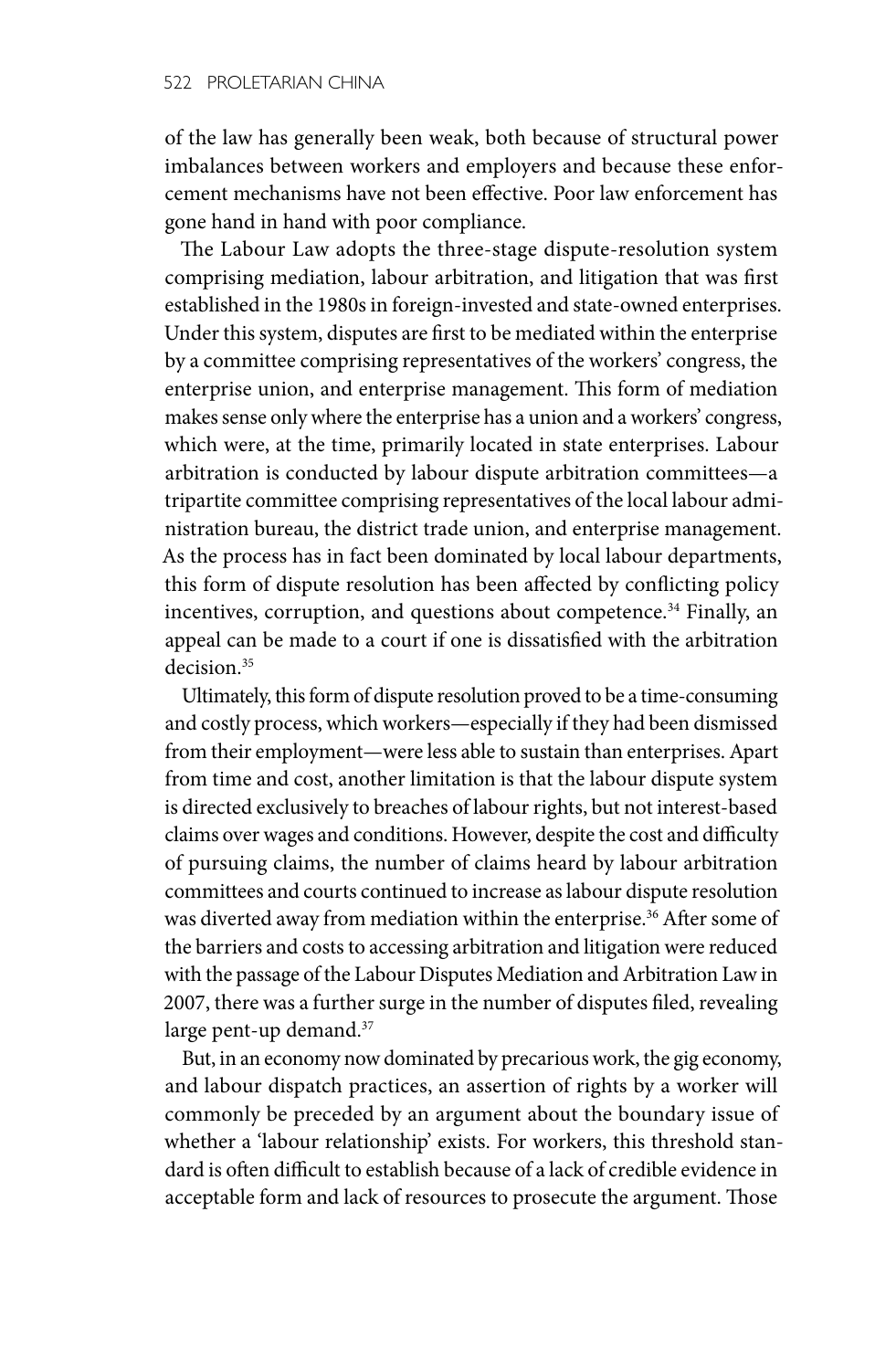in precarious work are also the least able to sustain the cost and time required to pursue their rights through official channels.<sup>38</sup>

Article 88 of the Labour Law provides that the trade union is also responsible for 'safeguarding the legitimate rights and interests of labourers, and supervising the implementation of laws, rules and regulations on labour by the employing units'. However, enterprise unions are in a structurally weak position to perform their responsibilities either in dispute resolution or in law enforcement, because of their upward responsibility and obligation to implement Party policy—which may be counter to workers' rights and interests—and because enterprise unions often include or are led by representatives of management.<sup>39</sup>

The weaknesses of private dispute-resolution mechanisms to resolve disputes in a timely and fair manner, coupled with the lack of effective penalties for enterprises breaching mandated labour standards, have exacerbated labour unrest. From the mid-1990s to the late 2000s, failure to pay wages on time and without unlawful deductions, punitive labour discipline, and poor working conditions became widespread and acute, particularly in small privately owned businesses and labour-intensive export sectors. Private enforcement was unequal to the task of addressing these problems, with collective disputes ending up being individualised by courts and the unions mostly absent from any role in protecting worker rights and interests. Both by design and as a result of limitations in private dispute resolution, the burden of enforcement has fallen on the labour administration department and its labour inspectorate. However, the capacity of the department and inspectorate to enforce the law has been limited by a range of institutional and legal factors, such as chronic understaffing, budgetary limitations, lack of clear policy support by local governments, and high law enforcement costs and risks.40 Increasing labour unrest has placed greater pressure on the labour administration to enforce the law, but more importantly to defuse and minimise conflict as part of broader stability maintenance responsibilities.<sup>41</sup> It is therefore unsurprising that local labour departments are often the first agencies to which workers turn to express grievances.<sup>42</sup>

### What Came After

When it was passed, the Labour Law was intended to be the first of a suite of labour-related regulations. However, because of the disruption to the labour market and massive layoffs resulting from the reform of